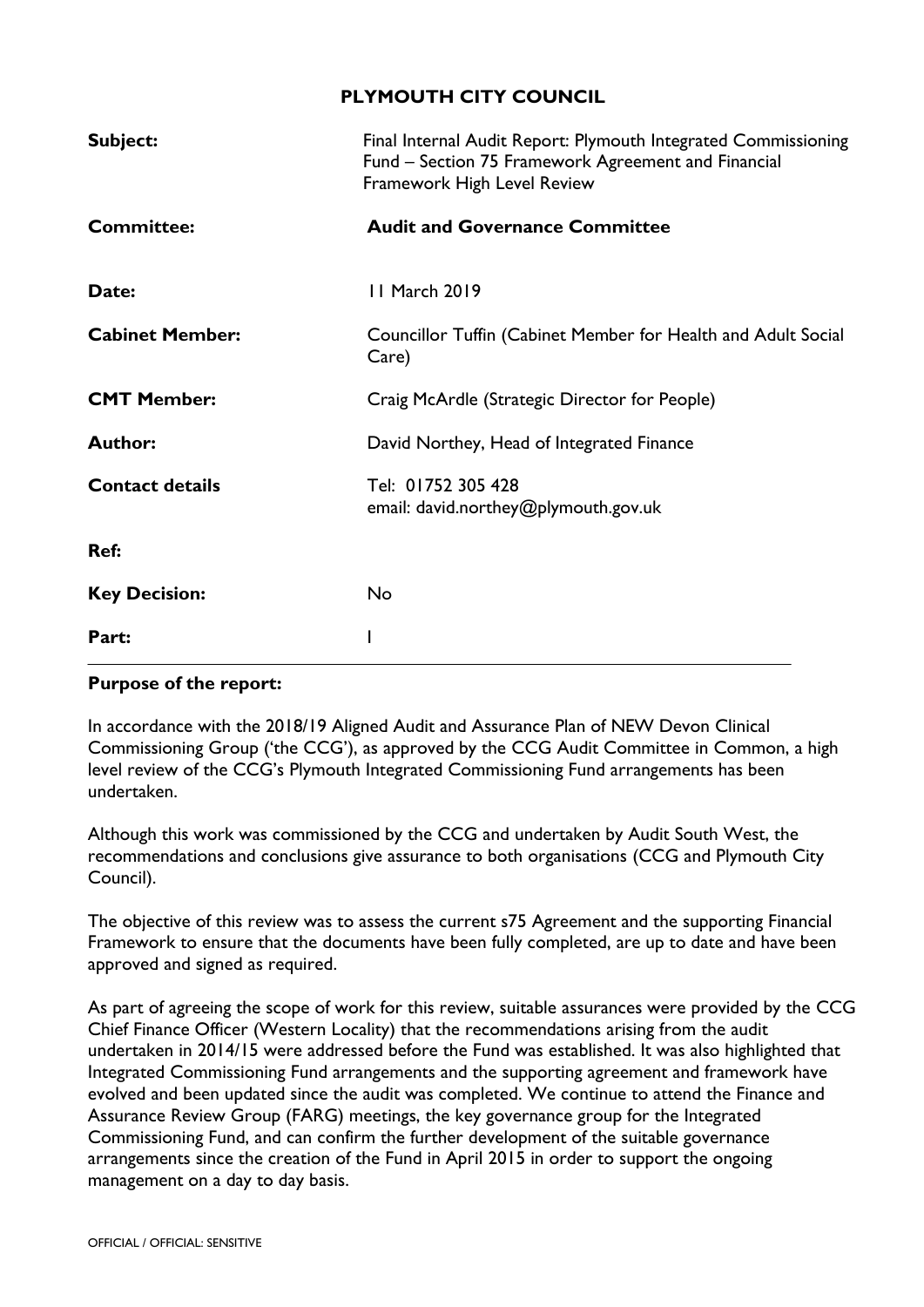The overall conclusion of Audit South West is:

The governance arrangements in place surrounding the s75 Agreement and the Financial Framework are clearly defined in the corresponding documents and are appropriately structured.

In respect of the robustness of the supporting s75 Agreement and the Financial Framework, we were advised that there is no jointly signed s75 Agreement in place, with copies of the original document from April 2015 being separately signed and held within each respective organisation. In partial mitigation, the recent update to the s75 Agreement resulted in a jointly signed covering letter detailing changes that had been made to the document. This also applies to the Financial Framework document for which we were unable to obtain a jointly signed and final version of the document. We have highlighted within this report a number of areas in the Financial Framework which would benefit from updating during its imminent review to ensure that the document continues to be up to date and reflects current arrangements.

#### **Corporate Plan**

The integration of finances for both Plymouth City Council and the Clinical Commissioning Group (CCG) are integral to the delivery of the Corporate Plan. It underpins the integration of health and social care provision.

#### **Implications for Medium Term Financial Plan and Resource Implications: Including finance, human, IT and land**

The Integrated Fund, overseen by FARG, ensures both organisations provide the maximum resources achievable to address key policy areas. The report sets out the governance of the £630m Fund.

#### **Other Implications: e.g. Child Poverty, Community Safety, Health and Safety and Risk Management:**

There are no impacts as a result of this report.

#### **Equality and Diversity**

Has an Equality Impact Assessment been undertaken? No

#### **Recommendations and Reasons for recommended action:**

The Committee is recommended to:

Note the contents of the Audit Report including the recommendations and conclusion

#### **Alternative options considered and rejected:**

None, the governance arrangements require consideration of the report by the Commttee

#### **Published work / information:**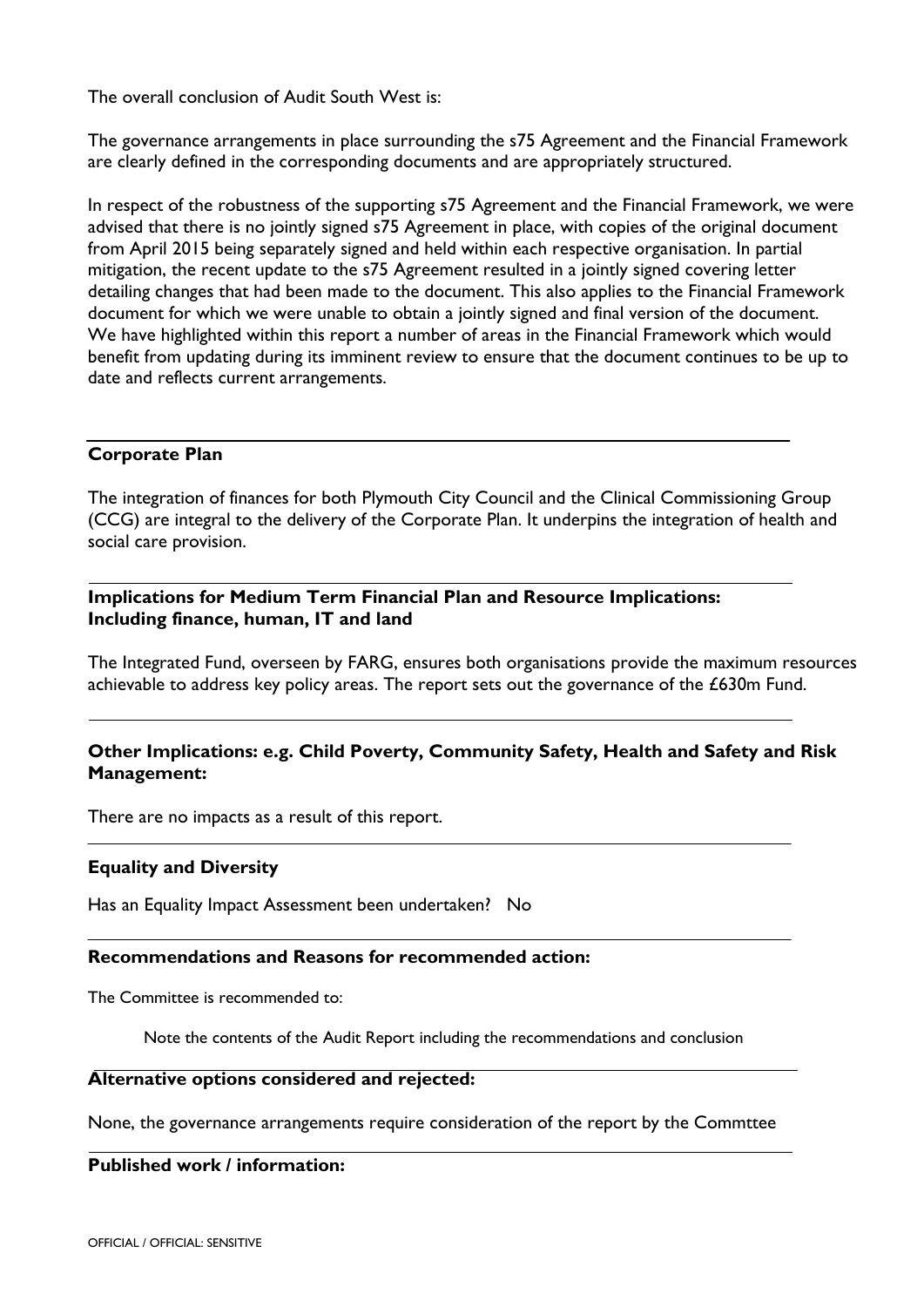### **Background papers:**

All background papers are set out in the body of the report

| Part | Dort I | <b>Exemption Paragraph Number</b> |  |  |  |  |  |  |
|------|--------|-----------------------------------|--|--|--|--|--|--|
|      |        |                                   |  |  |  |  |  |  |
|      |        |                                   |  |  |  |  |  |  |
|      |        |                                   |  |  |  |  |  |  |

### **Sign off:**

| Fin                                                              | pl.18.<br>19.23<br>6 | $_{\texttt{reg}}$ | ALT/<br>3050<br>8/01/ | Mon<br>Off | lt/62225<br>/5/0103 | <b>HR</b> | <b>Assets</b> |  | Strat<br>Proc |  |
|------------------------------------------------------------------|----------------------|-------------------|-----------------------|------------|---------------------|-----------|---------------|--|---------------|--|
| <b>Originating SMT Member Craig McArdle</b>                      |                      |                   |                       |            |                     |           |               |  |               |  |
| Has the Cabinet Member(s) agreed the contents of the report? Yes |                      |                   |                       |            |                     |           |               |  |               |  |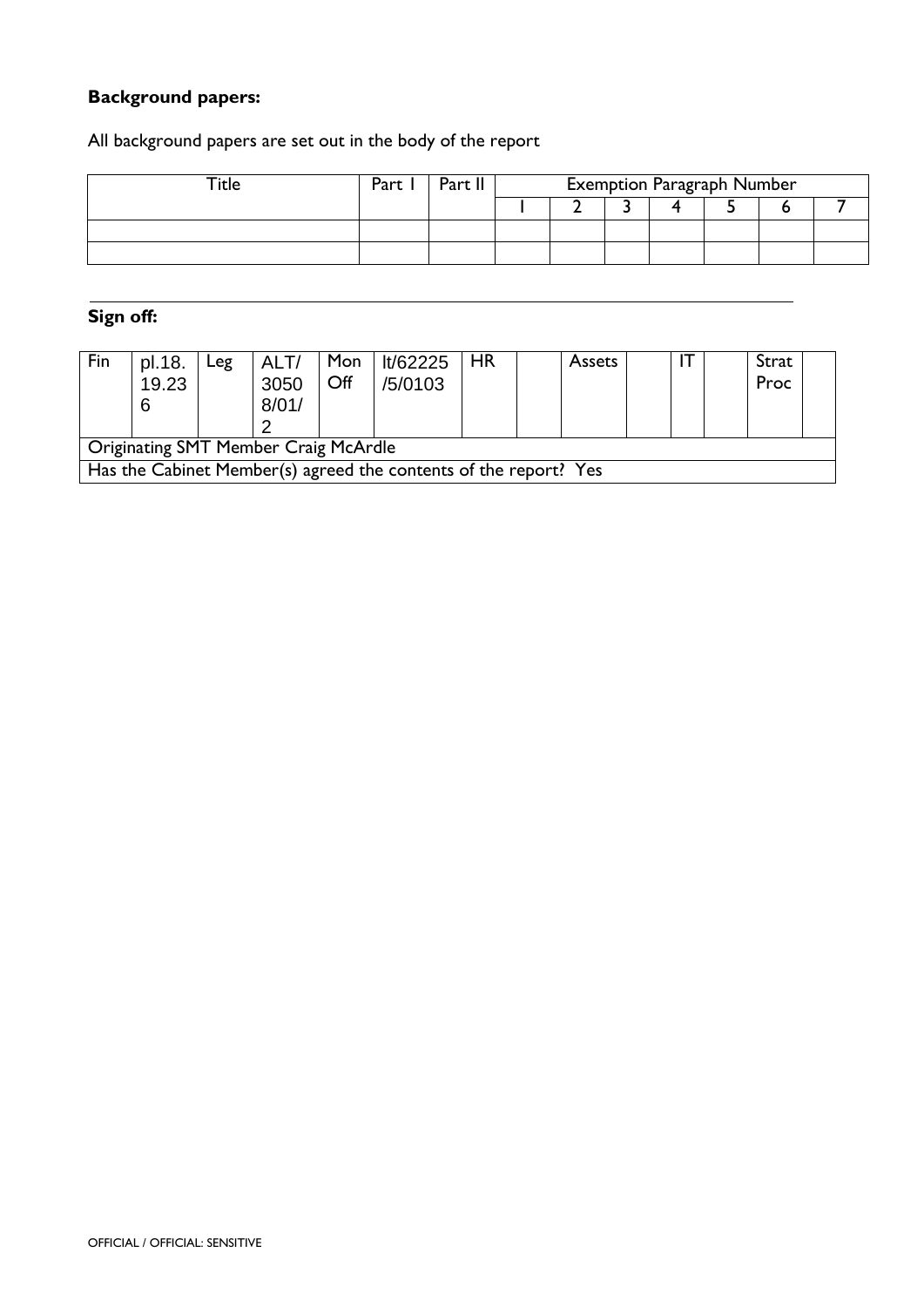

# **NEW Devon Clinical Commissioning Group**

# **Final Internal Audit Report: Plymouth Integrated Commissioning Fund – Section 75 Framework Agreement and Financial Framework High Level Review**

## **Report Reference: NEWDCCG02/19**

**December 2018**

**Distribution List (for action)** Ben Chilcott, Chief Finance Officer (Western Locality) John Dowell, Chief Finance Officer

**Additional Copies (final report, for information)** External Auditors

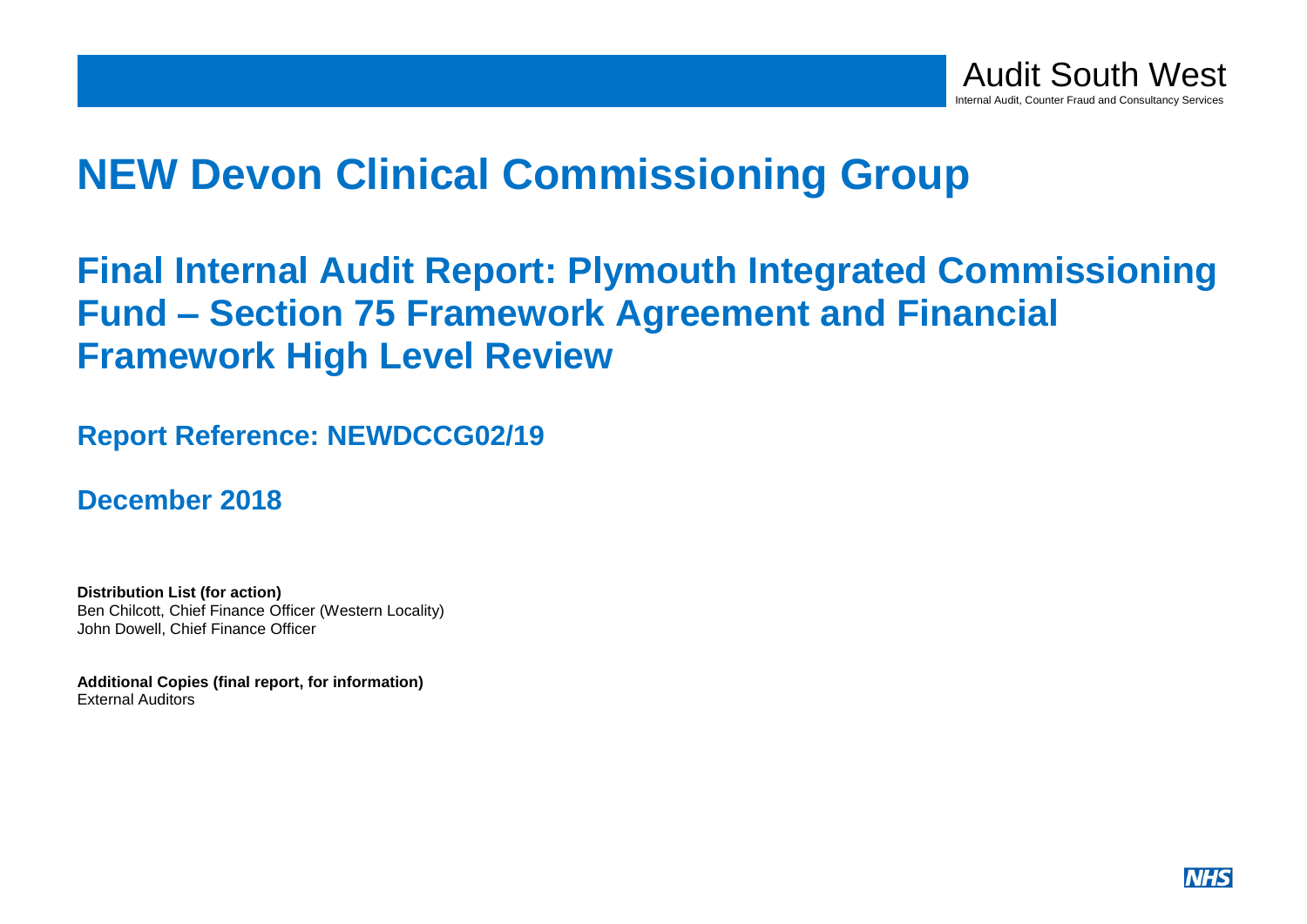#### **AUDIT BACKGROUND, SCOPE AND OBJECTIVES**

#### **Background**

In accordance with the 2018/19 Aligned Audit and Assurance Plan of NEW Devon Clinical Commissioning Group ('the CCG'), as approved by the Audit Committee in Common, a high level review of the CCG's Plymouth Integrated Commissioning Fund arrangements has been undertaken.

The fund was established on the 1st April 2015 and brings together budgets from NEW Devon CCG and Plymouth City Council (PCC) to facilitate the joint commissioning of services for health and social care. A Section 75 Framework Partnership Agreement (s75 Agreement) was drawn up on creation of the Integrated Commissioning Fund to set out the terms on which both parties agreed to collaborate, and to establish a framework through which the parties could secure, through the pooling of funds and aligned budgets, the future position of health and wellbeing services through lead or joint commissioning arrangements.

Supporting the s75 Agreement is a Financial Framework which sets out the general rules and scope for the management and expenditure of public sector funds originating from NHS and Local Government sources. It also makes provision for governance and accountability of:

- The Integrated Commissioning Fund.
- Authorities and responsibilities delegated from the partners.
- Financial planning and management responsibilities.
- $\bullet$  Budgeting and budgetary control, including forecasting. <sup>1</sup>

During 2014/15, a review of the Integrated Commissioning Fund s75 Agreement and associated Financial Framework was undertaken. This work was led by Devon Audit Partnership, Plymouth City Council's Internal Auditors. The recommendations arising from this work were in respect of actions required in preparation for, and prior to, creating the Integration Commissioning Fund.

### **Objectives and Scope of the Audit**

The objective of this review was to assess the current s75 Agreement and the supporting Financial Framework to ensure that the documents have been fully completed, are up to date and have been approved and signed as required.

As part of agreeing the scope of work for this review, suitable assurances were provided by the Chief Finance Officer (Western Locality) that the recommendations arising from the audit undertaken in 2014/15 were addressed before the Fund was established. It was also highlighted that Integrated Commissioning Fund arrangements and the supporting agreement and framework have evolved and been updated since the audit was completed. We continue to attend the Finance and Assurance Review Group (FARG) meetings, the key governance group for the Integrated Commissioning Fund, and can confirm the further development of the suitable governance arrangements since the creation of the Fund in April 2015 in order to support the ongoing management on a day to day basis. As such, a formal follow-up of the recommendations arising from the 2014/15 work was not required as part of this review.

 $\overline{a}$ 

<sup>&</sup>lt;sup>1</sup> Taken from the Financial Framework document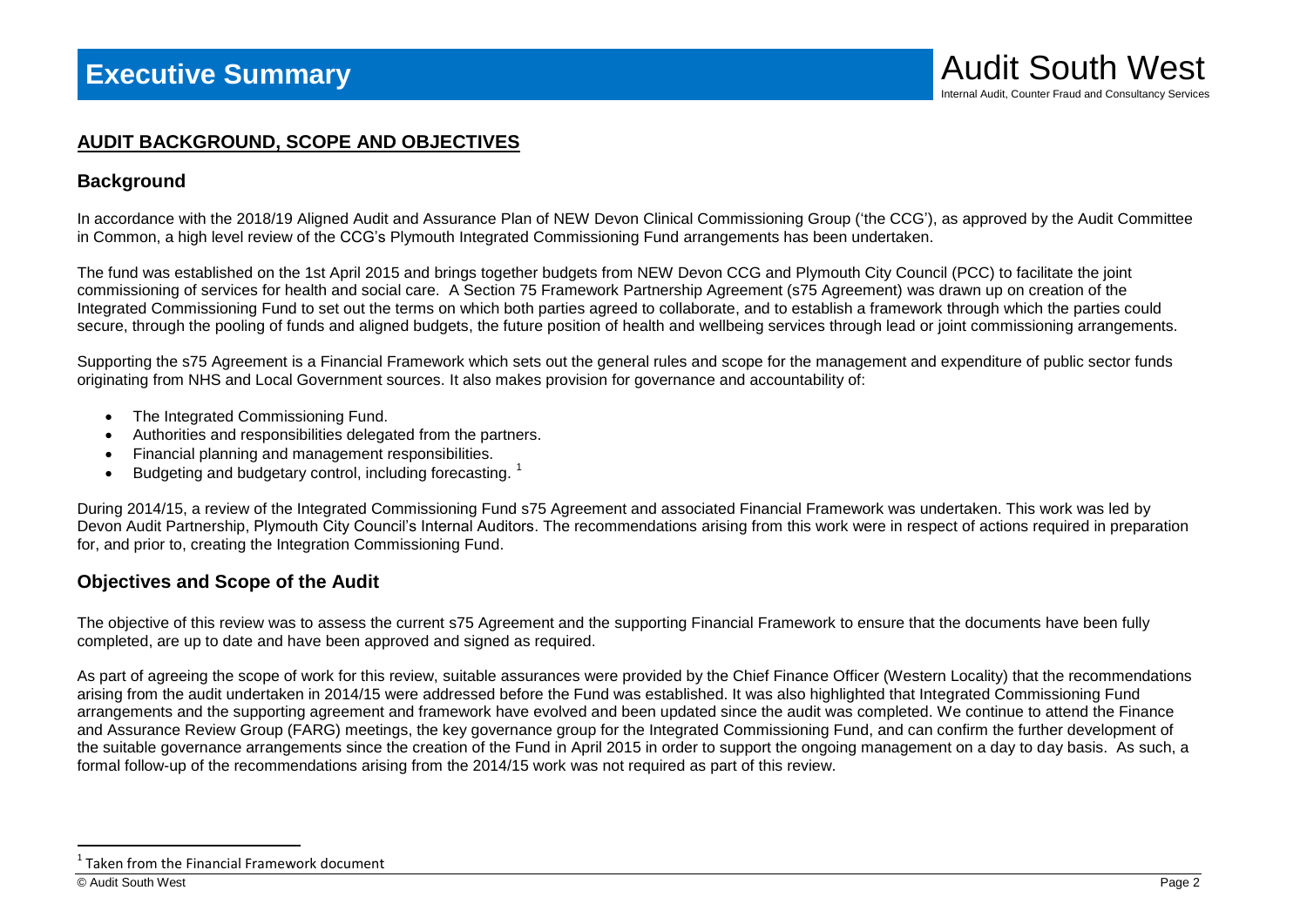

#### **OVERALL CONCLUSION**

The governance arrangements in place surrounding the s75 Agreement and the Financial Framework are clearly defined in the corresponding documents and are appropriately structured.

In respect of the robustness of the supporting s75 Agreement and the Financial Framework, we were advised that there is no jointly signed s75 Agreement in place, with copies of the original document from April 2015 being separately signed and held within each respective organisation. In partial mitigation, the recent update to the s75 Agreement resulted in a jointly signed covering letter detailing changes that had been made to the document. This also applies to the Financial Framework document for which we were unable to obtain a jointly signed and final version of the document.

We have highlighted within this report a number of areas in the Financial Framework which would benefit from updating during its imminent review to ensure that the document continues to be up to date and reflects current arrangements.

In order to better demonstrate robust governance arrangements and management of the Integrated Commissioning Fund we have recommended that both parties hold a jointly signed copy of the s75 Agreement and Financial Framework.

#### **SUMMARY OF FINDINGS**

A summary of our assessment of each area covered by this review is set out below. Our assessment used the following key:

Each finding has an associated individual rating. This is intended to be an indicator of the outcome of our evaluation of the design or operation of the process that is in place to manage the function or task being reviewed

These indicators are separate from the audit report's overall "single assurance opinion" or the "rating of audit recommendations," both of which are based on a broader evaluation of the system and are explained within the Audit Report Information section on the final page of this report.

#### **Rating Description**

Ω

Processes are appropriately designed and appear to be operating well. Any areas for improvement that were identified are not significant and are unlikely to reoccur.

Controls and arrangements are generally appropriately designed working well but we have identified areas where these arrangements should be further strengthened. We do not have significant concerns regarding this area and any issues that were identified are unlikely to reoccur if properly managed.

Urgent action is needed to address weaknesses in the processes which are in place to manage the task or function. We have significant concerns regarding this area and consider that issues may arise or reoccur.

| <b>Area Reviewed</b>                                            | Rating | <b>Comments</b>                                                                                                                                                                                                                                                                                                                                                                                                                                                                                                                                                                                                                                                                          |
|-----------------------------------------------------------------|--------|------------------------------------------------------------------------------------------------------------------------------------------------------------------------------------------------------------------------------------------------------------------------------------------------------------------------------------------------------------------------------------------------------------------------------------------------------------------------------------------------------------------------------------------------------------------------------------------------------------------------------------------------------------------------------------------|
| Integration<br><b>Fund</b><br>Governance<br><b>Arrangements</b> |        | The Integrated Commissioning Fund has been in place now for three and a half years and the governance structure has<br>changed since it was formed. The Integrated Commissioning Board, also known as the Plymouth Integrated Commissioning<br>Board (PICB), which was established to provide oversight and leadership for the delivery of the integrated commissioning<br>function, ceased to exist from July 2018 as it was considered that there was duplication in committees.<br>The governance arrangements are clearly defined within the s75 Agreement, with the updated document now showing that the<br>Western System Improvement Board replaces the former role of the PICB. |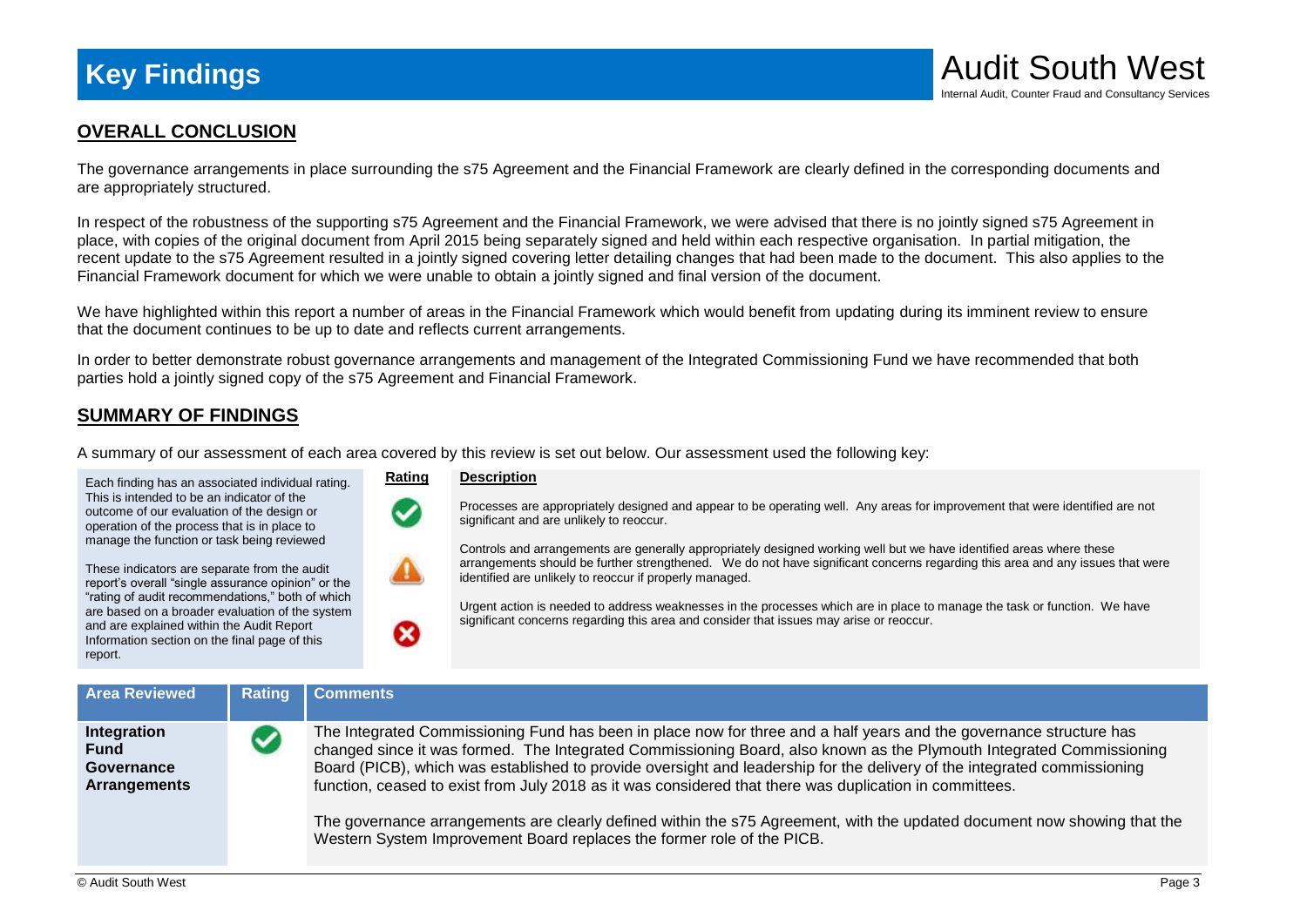|                                                                                   |               | The Finance and Assurance Review Group (FARG) has a responsibility to advise on the review of the s75 Agreement and the<br>Financial Framework documents. These arrangements are considered appropriate and should, if followed, ensure that there is<br>suitable oversight and control over the Integrated Commissioning Fund.                                                                                                                                                                                                                                                                                                                        |
|-----------------------------------------------------------------------------------|---------------|--------------------------------------------------------------------------------------------------------------------------------------------------------------------------------------------------------------------------------------------------------------------------------------------------------------------------------------------------------------------------------------------------------------------------------------------------------------------------------------------------------------------------------------------------------------------------------------------------------------------------------------------------------|
| <b>Area Reviewed</b>                                                              | <b>Rating</b> | <b>Comments</b>                                                                                                                                                                                                                                                                                                                                                                                                                                                                                                                                                                                                                                        |
| <b>Review of the</b><br><b>Section 75</b><br><b>Framework</b><br><b>Agreement</b> |               | The s75 Agreement is in a standard format and is an ongoing agreement which remains in place until such time as one or both<br>parties wishes to withdraw from the arrangement. We requested a copy of the original s75 Agreement signed by the CCG and<br>Plymouth City Council from the CCG. We were subsequently advised that there was no jointly signed, dated and sealed s75<br>Agreement, only two separate copies of the Agreement each held by the respective organisations and solely signed by that<br>organisation.<br>The Agreement has been reviewed and updated during 2018 through the FARG and its associated Joint Technical Working |
|                                                                                   |               | Group.                                                                                                                                                                                                                                                                                                                                                                                                                                                                                                                                                                                                                                                 |
|                                                                                   |               | A document entitled 'Review of the Section 75 Partnership Agreement', detailing the most recent changes to the s75 Agreement,<br>was signed and dated in October 2018 by the CCG's Chief Finance Officer and by a nominated Council member (undated), in<br>support of the updated s75 Agreement. Updated financial figures for 2018/19 for the Better Care Fund have been included<br>within the revised unsigned s75 Agreement and within the update review document. Also included within the review document<br>are the 2018/19 Integrated Commissioning Fund budget contributions from both the CCG and Plymouth City Council.                    |
|                                                                                   |               | Legal advice received by the Joint Technical Working Group for the FARG in March/April 2017 indicated that if each party to the<br>agreement produced a letter confirming they were still committed to the fund that would be sufficient to refresh the s75<br>Agreement.                                                                                                                                                                                                                                                                                                                                                                              |
|                                                                                   |               | As there is no original jointly signed and sealed s75 Agreement in place we recommend that the newly updated s75 Agreement<br>is formally signed, dated, sealed and an original copy held by both parties, together with the original 2015 version of the<br>Agreement. This will demonstrate more robust governance and management of the Integrated Commissioning Fund and reduce<br>the risk of the terms of the Agreement not being complied with should any issues or disputes arise in the future.                                                                                                                                               |
| <b>Area Reviewed</b>                                                              | <b>Rating</b> | <b>Comments</b>                                                                                                                                                                                                                                                                                                                                                                                                                                                                                                                                                                                                                                        |
| <b>Review of the</b><br><b>Financial</b><br><b>Framework</b>                      |               | The Financial Framework is the key governance document supporting the s75 Agreement for the Integrated Commissioning<br>Fund and was drawn up to describe the ground rules for making and approving financial decisions relating to the Fund.                                                                                                                                                                                                                                                                                                                                                                                                          |
|                                                                                   |               | We obtained the latest version of the Financial Framework (v1.0) to establish whether:                                                                                                                                                                                                                                                                                                                                                                                                                                                                                                                                                                 |
|                                                                                   |               | The Framework has been reviewed on a regular basis.<br>It is robust and contains relevant and current information.<br>It has been approved through the appropriate channels.                                                                                                                                                                                                                                                                                                                                                                                                                                                                           |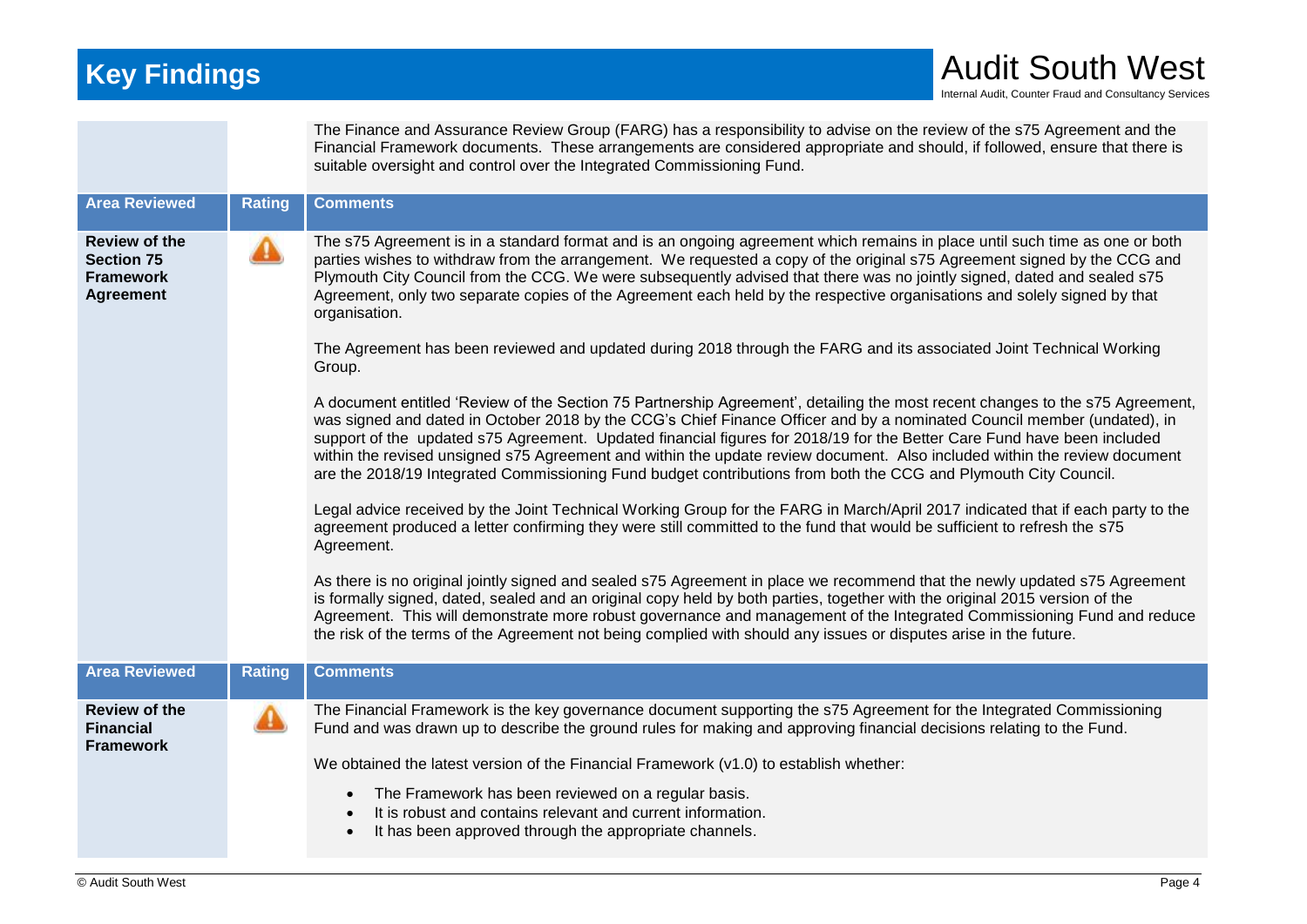## **Key Findings Audit South West Audit South West**

The Framework is a detailed document which clearly sets out how the Fund should be managed from a financial perspective. It sufficiently covers the following key areas:

- Scope of the Financial Framework.
- Responsibilities of organisations and individuals.
- Statutory Reporting Requirements.
- Budget Setting.
- Risk Sharing Framework.
- Managing the transactions of the Integrated Commissioning Fund.
- Managing Financial Performance.

Key areas where the Framework could be further strengthened and/or clarified are summarised as follows:

- V1.0 is the latest version but remains in draft form according to its title, with the last update being undertaken in January 2017.
- The document indicates that it requires signing by the Chief Finance Officer (Western Locality) for the CCG and the Head of Integrated Finance for PCC, however the copy we were provided with was unsigned and it is unclear if there is a signed copy.
- The document contains references to years and values which are now out of date and it also refers to the PICB which has now been replaced by the Western System Improvement Board (WSIB), as indicated by the revised s75 Agreement.
- Additional sections have been added to v1.0 of the Framework, most notably examples around how the risk share agreement would work given different scenarios. The examples used refer back to 2014/15 however and would therefore benefit from a refresh.

We were unable to establish the following:

- Whether a signed copy of the Financial Framework exists.
- The approval route for v1.0 of the Financial Framework. This is not set out in the Framework's Document Control Table and minutes of the Plymouth Integrated Commissioning Board (PICB) for the period January to May 2017 did not indicate that the amendments had been taken to the PICB Board for approval, as per the requirements of the Financial Framework.

We understand that the Framework is next due for review by the FARG in December 2018.

To improve clarity and reduce the risk of the Framework not being complied by all parties, the CCG should ensure that the document contains up to date information, reflects current working practice and, if required, is signed by both parties.

A signed copy of the revised document should then be readily accessible within the CCG for ease of reference if needed. Where possible we would suggest not including reference to specific years within the document itself as the requirement for review is now 'as necessary' and should this not be done on an annual basis the document may appear to contain out of date references. Further detailed observations from our review of the Framework are set out at **Appendix A** of this report. These observations should be used to inform the forthcoming review of the Framework by the FARG.

Internal Audit, Counter Fraud and Consultancy Services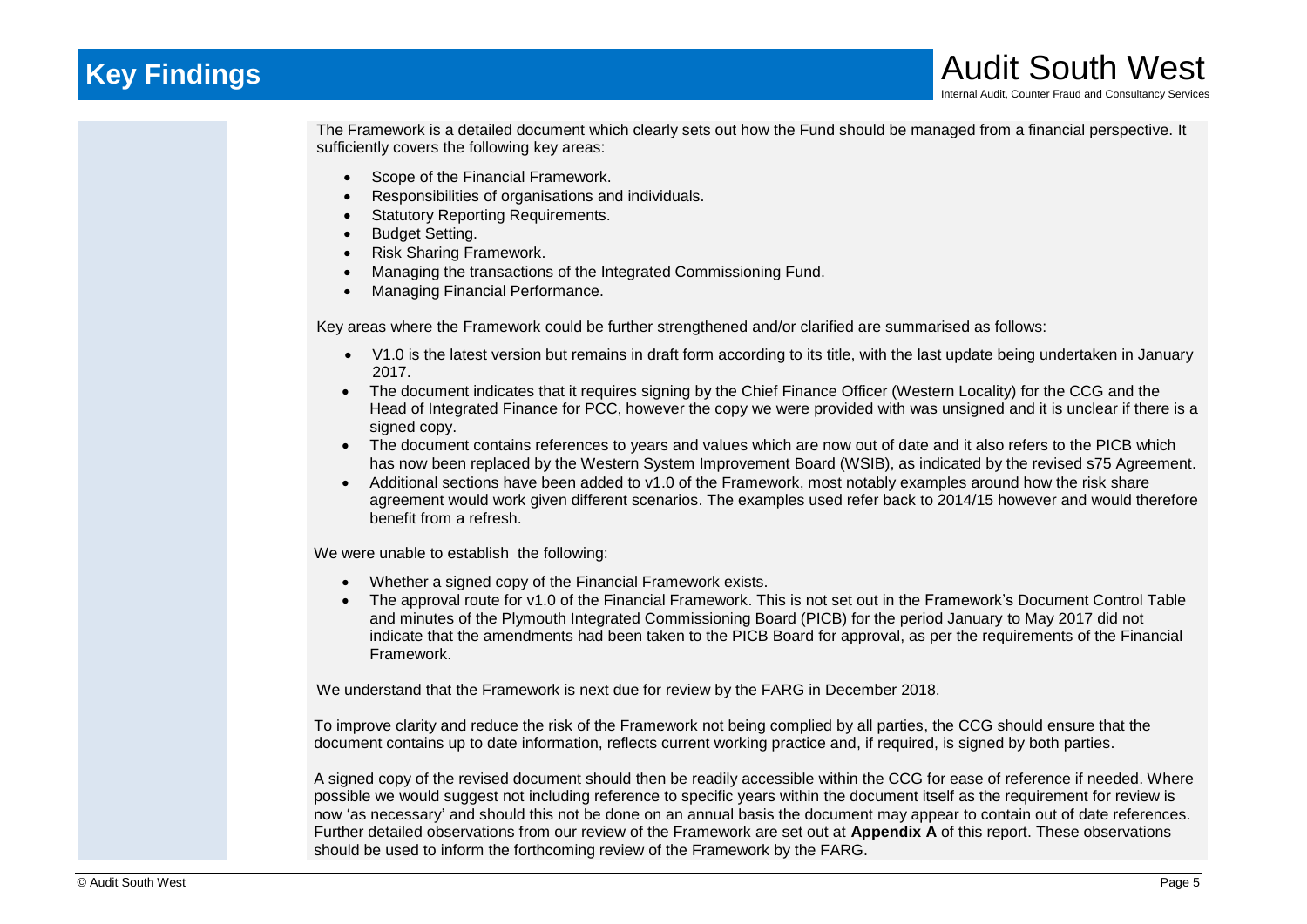

We have raised two recommendations to address the above findings, as detailed in the Action Plan on page 7 of this report.

We would like to acknowledge the help and assistance given by the Finance Team during the course of this review.

### **RATING OF RECOMMENDATIONS**

Recommendations raised in this report have been rated in accordance with the CCG's risk scoring matrix.

JCMELO

#### **Jenny McCall, Director of Audit**

### **REPORT DATA**

| Date Work Undertaken               | October/November 2018             |
|------------------------------------|-----------------------------------|
| Date of Issue of Draft Report      | 14 December 2018                  |
| Date of Return of Draft Report     | 17 December 2018                  |
| Date of Approval by Director       | 17 December 2018 (Ben Chilcott)   |
| Date of Approval of Final Report   | 19 December 2018                  |
| <b>Lead Auditor</b>                | Angela Tucker, Audit Manager      |
| <b>Client Lead Manager(s)</b>      | Ben Chilcott, CFO (Western)       |
| <b>Client Lead Director</b>        | John Dowell, CFO                  |
| <b>Governance/Regulatory Links</b> | S75 Health & Social Care Act 2006 |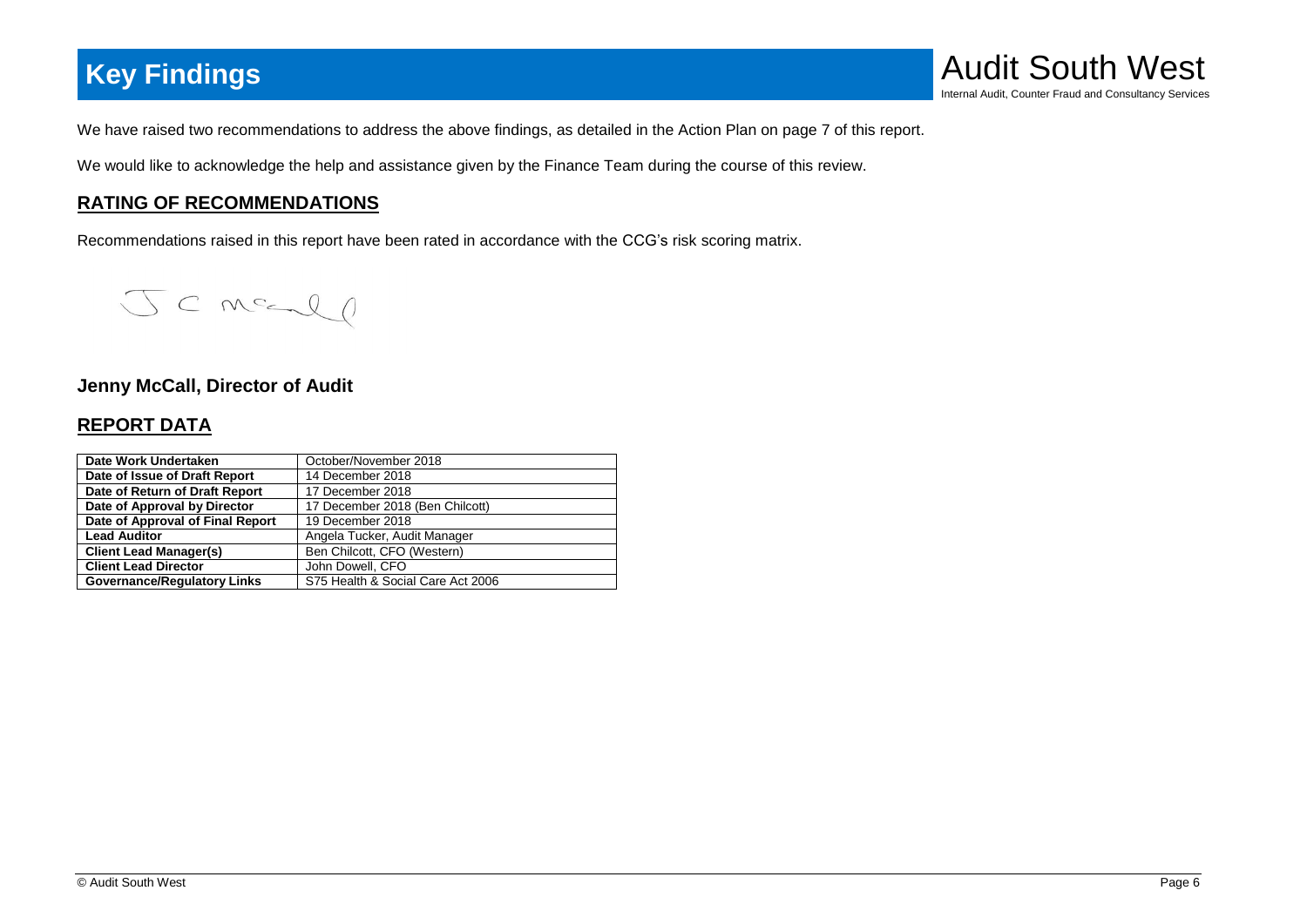# **Action Plan** Audit South West

Internal Audit, Counter Fraud and Consultancy Services

| <b>Rec</b><br><b>No</b> | <b>Recommendation</b>                                                                                                                                                                                                                                                                                                                                                                                                                                                                                                                                                                                                   | <b>Risk</b><br><b>Rating</b> | <b>Management Response</b>                 | <b>Manager</b><br><b>Responsible</b>                                                                                                                                     | <b>Action</b><br><b>Date</b> |
|-------------------------|-------------------------------------------------------------------------------------------------------------------------------------------------------------------------------------------------------------------------------------------------------------------------------------------------------------------------------------------------------------------------------------------------------------------------------------------------------------------------------------------------------------------------------------------------------------------------------------------------------------------------|------------------------------|--------------------------------------------|--------------------------------------------------------------------------------------------------------------------------------------------------------------------------|------------------------------|
| 1                       | Given there was no original jointly signed, sealed and dated<br>s75 Agreement at the formation of the Integrated<br>Commissioning Fund, this should be rectified using the<br>revised s75 Agreement. Both partner organisations should<br>then hold a fully signed document for future reference.                                                                                                                                                                                                                                                                                                                       | <b>Medium</b><br><b>Risk</b> | Agreed, to be actioned during January 2019 | <b>Ben Chilcott</b><br><b>Chief Finance</b><br>Officer (Western<br>Locality)<br>David Northey<br>Head of<br>Integrated<br>$Finance -$<br><b>Plymouth City</b><br>Council | 31/01/19                     |
| 2                       | The Financial Framework, which supports the s75<br>Agreement for the Integrated Commissioning Fund, should<br>be reviewed and updated to ensure that it:<br>Reflects current working practice.<br>$\bullet$<br>Does not contain out of date information such as the<br>$\bullet$<br>existence of the Plymouth Integrated Commissioning<br>Board and references to previous years.<br>Clearly details the approval route of any future<br>$\bullet$<br>amendments made to the document.<br>A fully signed copy of the revised document should be readily<br>accessible within the CCG for ease of reference if required. | <b>Medium</b><br><b>Risk</b> | Agreed, to be actioned during January 2019 | <b>Ben Chilcott</b><br><b>Chief Finance</b><br>Officer (Western<br>Locality)<br>David Northey<br>Head of<br>Integrated<br>Finance $-$<br><b>Plymouth City</b><br>Council | 31/01/19                     |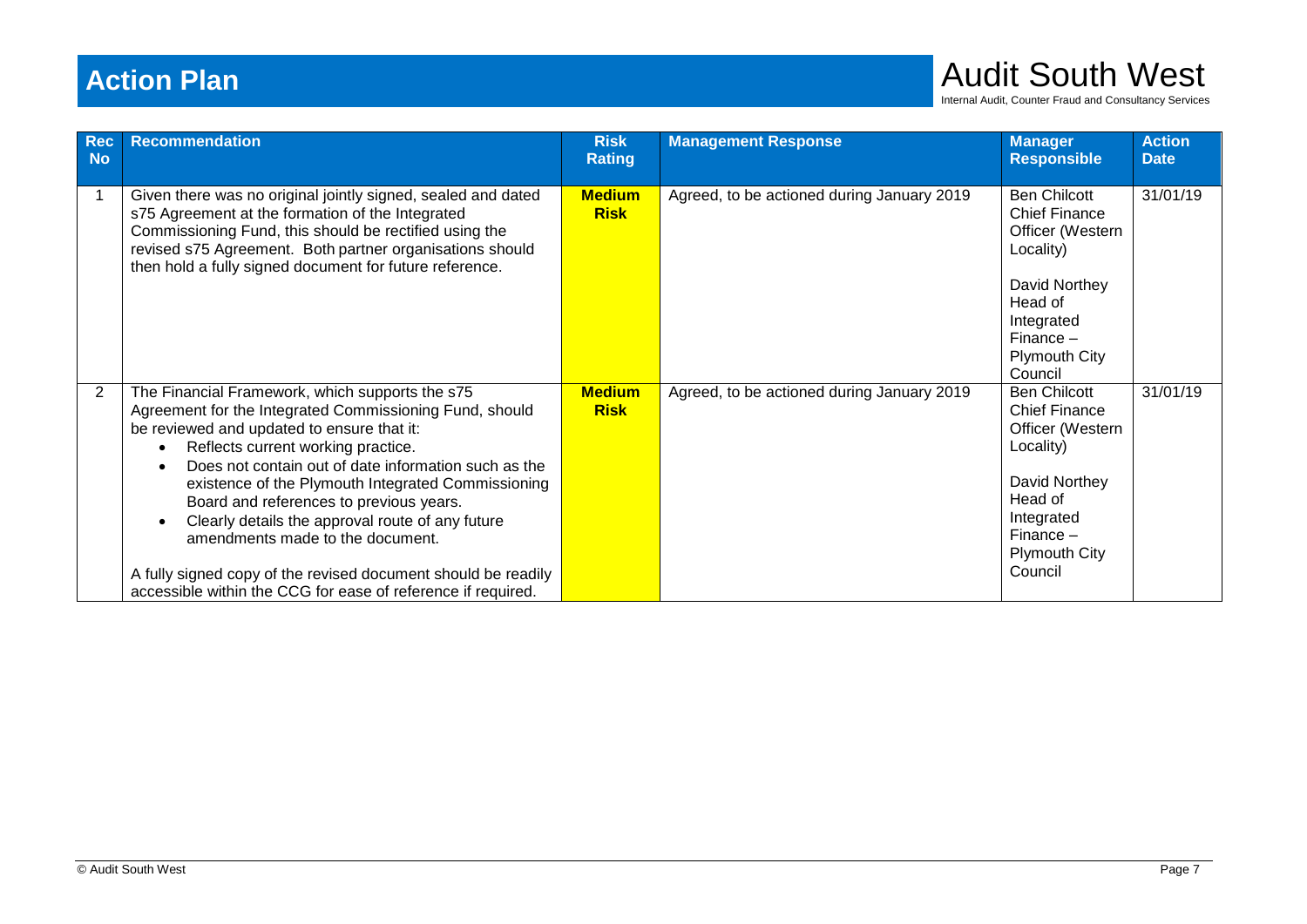### **Review of Draftv1.0 – Financial Framework – Last updated 26th January 2017**

| <b>Section</b>       | <b>Title/Reference</b>                                                                                                                                                                                        | <b>Comment</b>                                                                                                                                                                                                                                                                                                          |
|----------------------|---------------------------------------------------------------------------------------------------------------------------------------------------------------------------------------------------------------|-------------------------------------------------------------------------------------------------------------------------------------------------------------------------------------------------------------------------------------------------------------------------------------------------------------------------|
|                      | Section C - Sign Off - incomplete                                                                                                                                                                             | If this section is required, then it should be completed in full.                                                                                                                                                                                                                                                       |
| Table of<br>Contents | Section D - Executive Summary                                                                                                                                                                                 | This section is not included within the document and therefore needs removing.                                                                                                                                                                                                                                          |
|                      | Sections 1, 3, 6, 21, 24, 25, 27, 31, 33 - all missing                                                                                                                                                        | These sections need to be included.                                                                                                                                                                                                                                                                                     |
| 1.5/2.1/3<br>etc     | References the Plymouth Integrated Commissioning Board                                                                                                                                                        | This and all references to the (Plymouth) Integrated Commissioning Board (ICB) will<br>need updating as the Board no longer exists.                                                                                                                                                                                     |
| 5&6&7                | Objectives of the Partners and of the Integrated Commissioning<br>Board (5)<br>Objectives of the Integrated Commissioning Board (6)<br>Objectives and targets of the integrated commissioning function<br>(7) | Clarification on the headings may be of benefit as the headings, particularly (5) and (6).<br>Given the ICB no longer exists (6) presumably this will now need to be the Western<br>System Improvement Board (WSIB), in line with the recently updated s75 Agreement,<br>unless this section (6) is no longer required. |
| 9.3                  | Responsibilities of Partner organisations' leadership                                                                                                                                                         | Are these individuals documented anywhere so there is a record of who can act in those<br>capacities eg who has the 'Authorised Officer' role re s75 for each organisation?                                                                                                                                             |
| 10.1                 | Reference to Authorised Officer signing approval of changes to<br>s75 agreement. 10.1.3 states the AO must be a member of the<br>ICB (now WSIB)                                                               | Chief Finance Officer for the CCG signed off the last s75 'Review of s75 Agreement'<br>update document - clarification required as to whether the CFO is the Authorised Officer<br>and a member of the WSIB (previously PICB).                                                                                          |
| 12.3                 | Interim Pool Fund Manager                                                                                                                                                                                     | This subsection will need updating as it references 17/18 only and an interim role.                                                                                                                                                                                                                                     |
| 16                   | <b>Better Care Fund</b>                                                                                                                                                                                       | This will not have been updated for 2018/19 - we would suggest removal of specific<br>values to eliminate need for continual update.                                                                                                                                                                                    |
| 16.4                 | Reference to BCF Policy Framework, December 2014                                                                                                                                                              | This needs to be updated to reflect latest guidance document.                                                                                                                                                                                                                                                           |
| 16.12/14             | iBCF - We will / our                                                                                                                                                                                          | The use of 'we' is not in line with more formal language in the rest of the document.                                                                                                                                                                                                                                   |
| 16.13                | iBCF - responsibility for reporting lies with LA                                                                                                                                                              | There is now a joint quarterly return so this section may need to be updated to reflect the<br>change.                                                                                                                                                                                                                  |
| 16.13                | Table beneath                                                                                                                                                                                                 | This does not seem to fit in with any specific narrative above or below the table. Is it still<br>needed?                                                                                                                                                                                                               |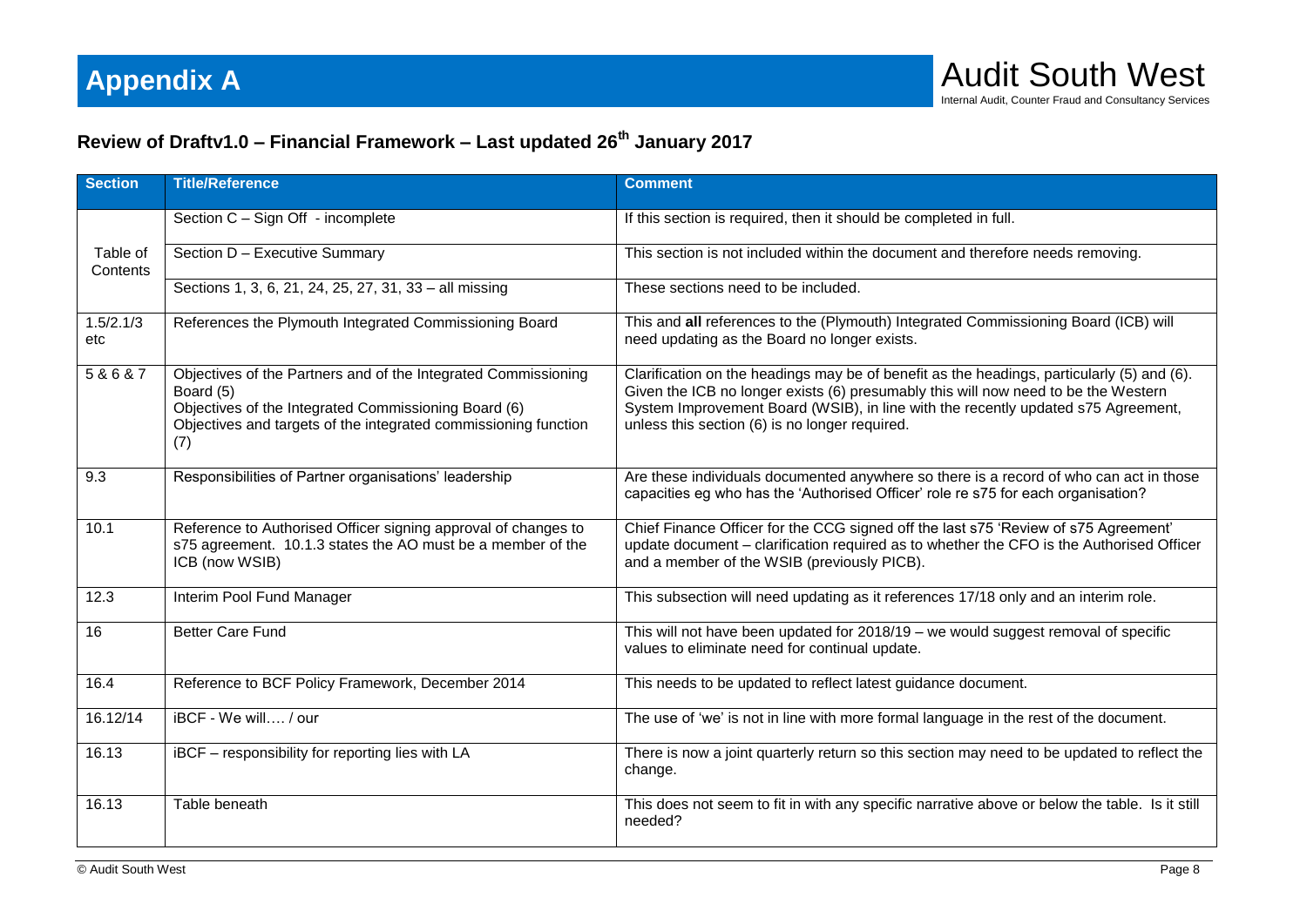

Internal Audit, Counter Fraud and Consultancy Services

| <b>Section</b> | <b>Title/Reference</b>                               | <b>Comment</b>                                                                                                                                                                                                                                                                                                                                                           |
|----------------|------------------------------------------------------|--------------------------------------------------------------------------------------------------------------------------------------------------------------------------------------------------------------------------------------------------------------------------------------------------------------------------------------------------------------------------|
| 17             | Budget figures and/or reference to years             | This will need updating where relevant. If this document no longer requires annual<br>update see section 2.1 we suggest not referencing years and/or budget figures as<br>suggested above for line 16.                                                                                                                                                                   |
| 21             | Local Counter Fraud and Security Management Services | These are two separate services now so this will need to be reflected in the title ie not<br>LCFSMS.<br>NHS Protect is now known as NHS Counter Fraud Authority, this will need updating.<br>Security Management Services - separate wording is required. The CCG has a separate<br>contract with Audit South West to cover this. Arrangements within PCC are not known. |
| 31             | Treatment of historical overspends                   | Spacing – this needs separating from section 30.                                                                                                                                                                                                                                                                                                                         |
| 41             | Financial Risk Framework: Risk Cap Model             | This section needs updating as examples reference 2014/15 still. (Note- the copy of the<br>document to be reviewed at FARG in 2018/19 has already removed this whole section).                                                                                                                                                                                           |
| 44.6           | <b>Local Operating Rules</b>                         | Is this still current or does it need updating.                                                                                                                                                                                                                                                                                                                          |
| 54.1.1         | Reference to NHS Litigation                          | This will need updating to NHS Resolution.                                                                                                                                                                                                                                                                                                                               |
| 55.1           | Reference to 2015/16 in bullet point 2               | This will need to be updated or removed.                                                                                                                                                                                                                                                                                                                                 |